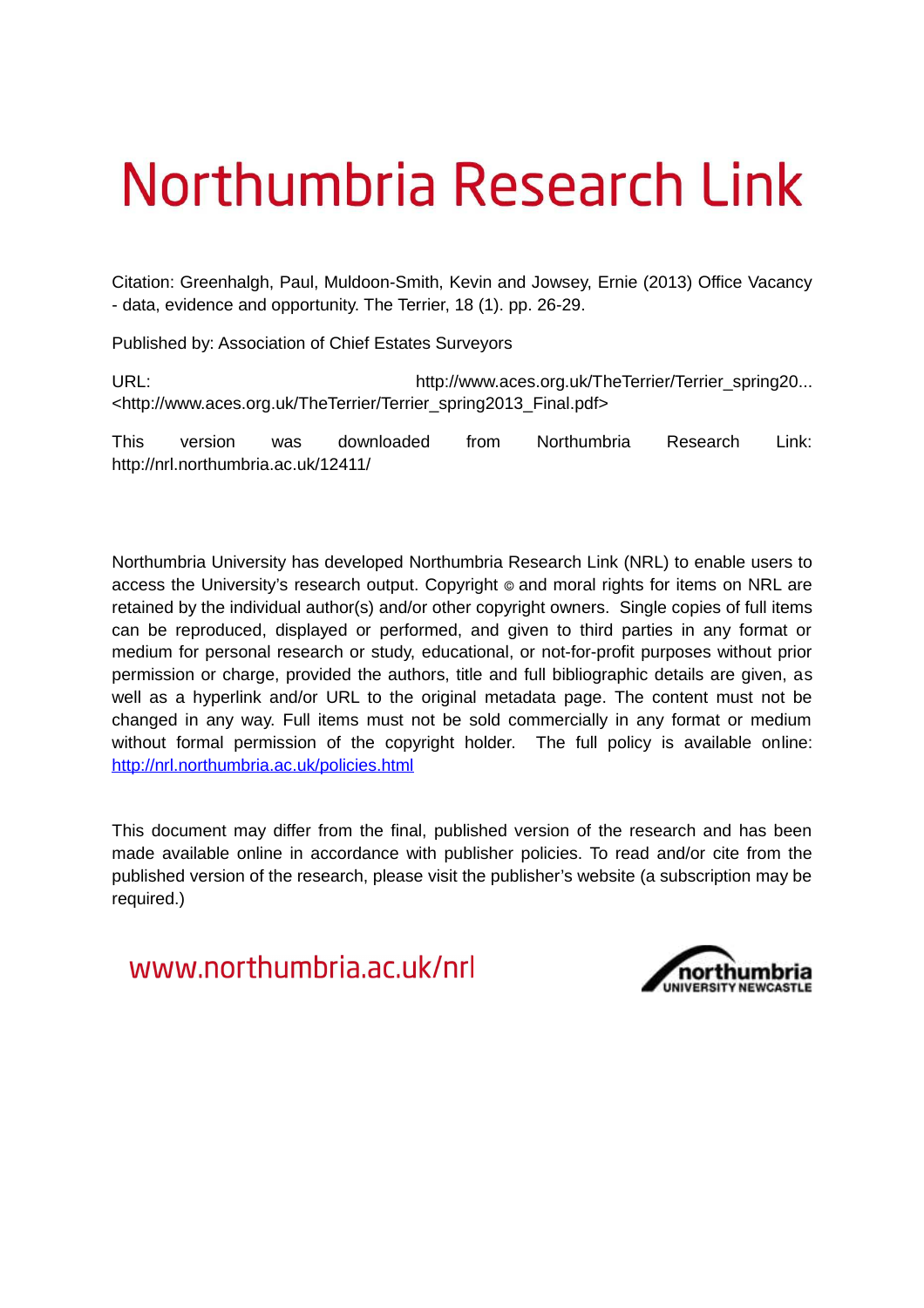# **OFFICE VACANCY –DATA, EVIDENCE AND OPPORTUNITY**

# Dr Paul Greenhalgh and Kevin Muldoon-Smith and Professor Ernie Jowsey

*Paul is a Reader in Property Economics and founding member of the URBaNE research group at Northumbria University. He has published extensively in the field of urban land economics with a particular focus on evaluating the impact of property-led urban regeneration. He is a member of the RICS Planning and Development, Valuation and Commercial Property Professional Groups. He is also a member of the Regional Studies Association, Fellow of the Higher Education Academy, and ACES.*  [paul.greenhalgh@northumbria.ac.uk](mailto:paul.greenhalgh@northumbria.ac.uk)

*Kevin is a regeneration professional, previously working for a variety of public sector organisations, specialising at different times in physical, economic and social regeneration. He has managed various commercial property portfolios and in particular dealt with the various challenges and opportunities associated with vacant commercial property. He is currently a Post Graduate Researcher at Northumbria University, recruited to investigate the incidence, impact and options available to address office vacancy in town and city centres in the UK.* [kevin.muldoon-smith@northumbria.ac.uk](mailto:kevin.muldoon-smith@northumbria.ac.uk)

*The project is being overseen by Professor Ernie Jowsey.* [ernie.jowsey@northumbria.ac.uk](mailto:ernie.jowsey@northumbria.ac.uk)

Since Paul's presentation, 'Investigating the Impact of Vacant Office Buildings on Town and City Centres in the UK', was published in Asset, Barnsley 2012, an array of relevant policy and media discussions have further highlighted the complexity of this topic. The PhD studentship awarded by Northumbria University in response is timely.

#### *Introduction*

This article is an opportunity to interrogate January's announcement of permitted development rights for office to residential conversion alongside some initial project findings. It argues that the announcement can be positive in certain circumstances, although this is contested and currently difficult to evidence, while available vacant property data resources are variable in quality and often difficult to access. Paul and colleagues welcome continued input from ACES members.

## *Evidence Based Futures: Flexible Change?*

Crucially, office-based employment is becoming ever more important for the UK economy:

'In 1998 the number of employees working in office-based sectors in Britain was 5.1m. By 2008 this *figure had risen to 6.5m. Many of these jobs are located in our cities, particularly the more knowledge intensive office-based jobs that will be vital to future economic growth. In 2010, 72% of Britain's employment in knowledge-based industries was in cities' (Centre For Cities, 2012:2).* 

Consequently, should government set its new agenda without first defining which vacant office property is still a valuable part of office supply, which ones are appropriate for conversion and which ones have no viable future? Arguably these questions cannot be answered without a strategic understanding of vacant office property, office supply and wider economic development. Coinciding with research aims, it is questionable whether anyone fully understands: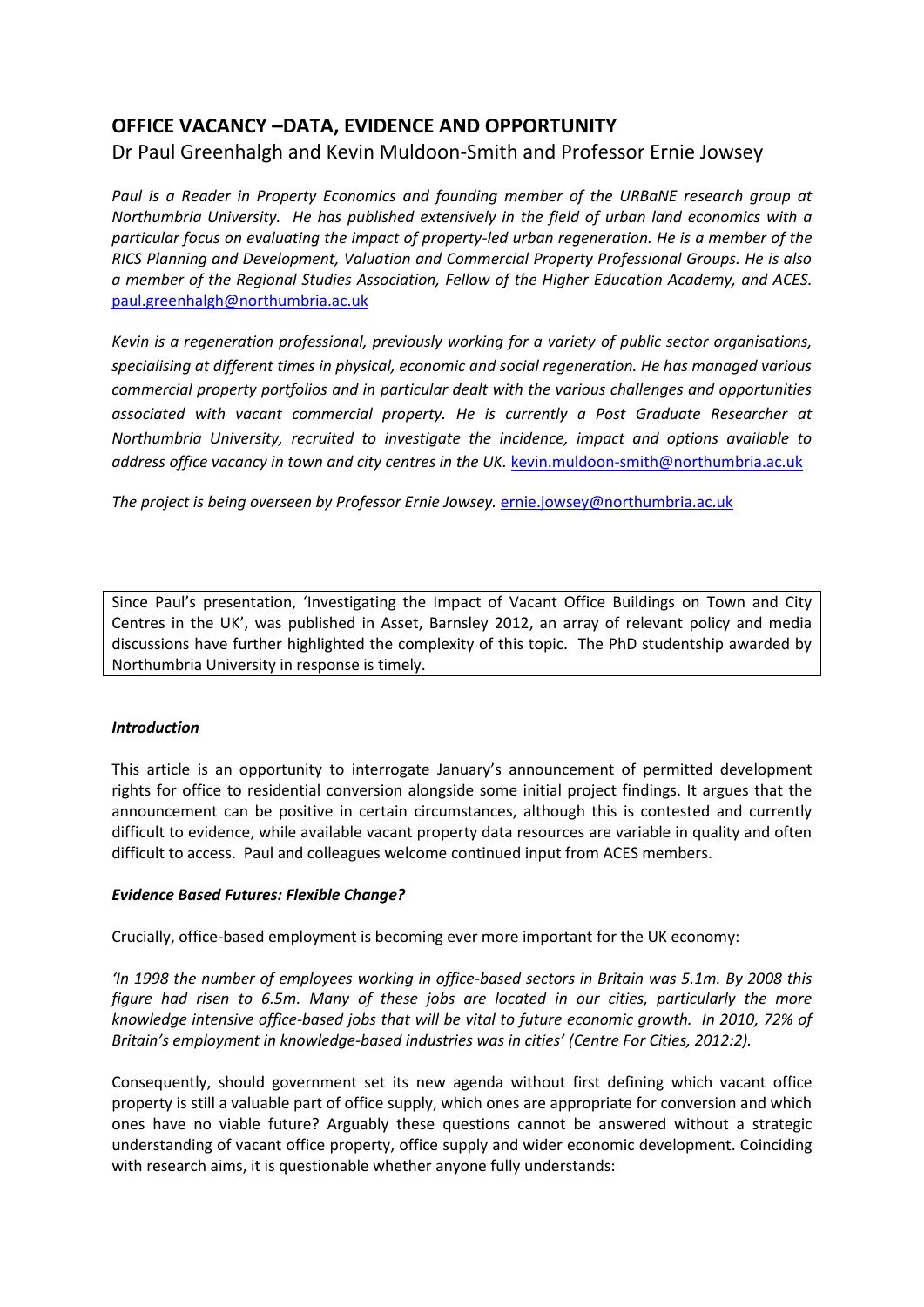- where the vacant office property is
- how much vacant office property exists
- what types of office building are most likely to be vacant
- what types of office property have viable futures in either their present or alternative use

Without this information, how can practitioners and policy makers know if there is a correlation between those properties, that are long term vacant, and those that are most suitable for conversion? Does the permitted development announcement make sense in such circumstances? Does fear of unknown repercussions explain why there have been so many exemption requests from local authorities? How does this perceived incentive co-ordinate with empty property rate exemptions for new build office property but not existing/second hand property?

Consequences of long term vacant office property have been well rehearsed, such buildings display a combination of economic, functional and physical obsolescence, refurbishment opportunities are difficult to fund in the prevailing weak market conditions. Such buildings generate negative externalities: they overhang the local property market and suppress values and investment; they cause visual blight in their immediate surroundings; they represent high embodied energy from their production and a waste of resource, both in terms of capital investment, holding costs and land use. Illustrating this in 2012, Centre for Cities, in their report "Making the Grade" argued that there has been a mismatch in recent years between the demand for office space and supply of it, suggesting that:

*͚the supply of office space is not supporting the expansion of some of our most successful cities. As businesses look to upgrade to Grade A office space, they leave an increasing amount of Grade B space unoccupied'* (CFC 2012:29).

If developers can see the potential returns associated with refurbishing existing space or the council can change its use, then the cyclical nature of the property market will continue to follow the business cycle (CFC 2012:29). However, if this space cannot be refurbished or alternative uses found then the city will face an ever increasing number of obsolete offices which, if not dealt with, will retard the quality and value of the built environment, making it less attractive to businesses, workers and residents' (CFC 2012:29). Can government and its agencies intervene to encourage the property market to follow the business cycle?

Lessons can be learned from New York and Los Angeles (Beauregard 2005, Bullen and Love 2009) where successful attempts to tackle vacant office property have been detailed utilising a mixture of redevelopment incentives. They explain that once relevant economic conditions improved, demand for office increased and some office to housing conversions were returned to office use. These findings point toward the need for flexible redevelopment proposals and initial design proposals for new buildings which allow flexibility in response to changing market conditions.

All of these issues cry out for a reliable and flexible vacant office based information system which evidences the viable supply of appropriate office space in the UK, ensuring that cities with the potential to support jobs and business growth are not restricted by a lack of suitable office space and those cities with redundant office space can respond to the challenges that ensue, understanding which properties have a viable future in either their present or alternative use. Creation of a redundant office building typology (OBT) and redundant office building solution model (OBSM) will attempt to inform the responses to these questions. The following section details some of the initial challenges associated with accessing and making sense of vacant office property data resources.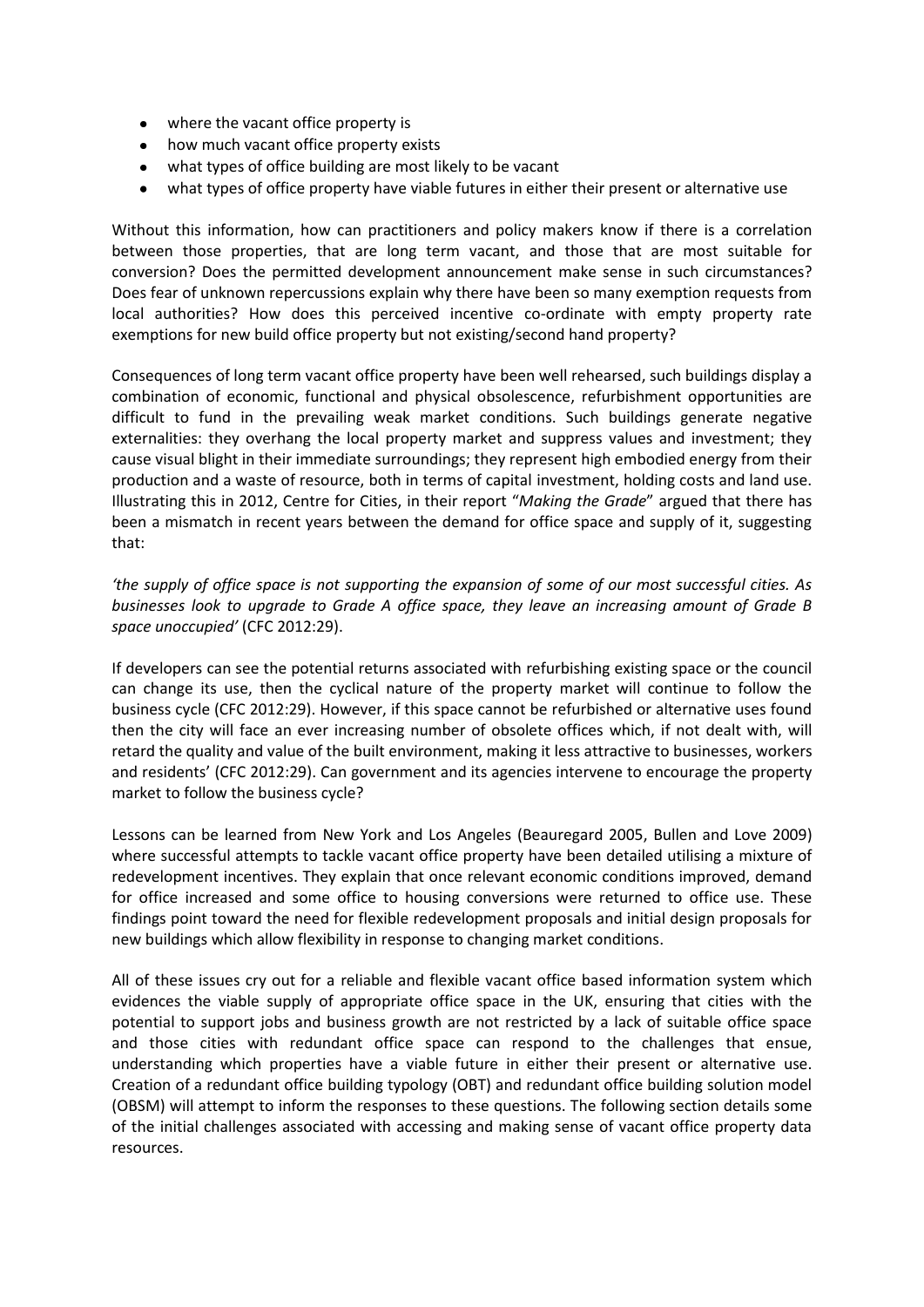#### *Vacant Office Property: Understanding Data and Accessibility*

Burdett (1998) referring to the 1990s property recession argues that the hangover of the 1960s and 1970s building boom should be viewed constructively:

*͚redundant offices represent an opportunity to re-invent the way business and residential accommodation is provided in the centres of Britain's cities. Today's uncertainties should not prevent*  us from taking researched risks to provide what the emerging markets of the next century need' (Burdett 1998:39).

The first phase of this research utilises existing data resources to understand the nature, scale and extent of vacant office property in town and city centres. It is interesting to reflect on progress in this regard. Does the inverse relationship, defined by Currie and Scott (1991) between complex property markets and the data available to analyse them, still exist? Data access, conformity, comparability and transferability all pose problems; many existing data sources were created for separate purposes and at different times, which makes strategic understanding of vacant office property difficult to develop, and in time, disseminate to enable researched risks.

Information regarding vacant office property does exist, but rarely goes beyond regional and local government boundary level, making hereditament based analysis impossible. The Homes and Communities Agency manages the National Land Use Database (NLUD) which collates information from local authorities regarding previously developed land and premises. However this information is only collected on a site basis making it difficult to focus on actual buildings and their associated characteristics.

The Valuation Office Agency (VOA) publishes useful building attribute information; in May 2012 it published an experimental statistic, covering 2000-2012, regarding floor space and rateable value for a range of bulk classes liable for business rates for each local authority. This statistic highlights the difficulty in comparability between different data sets. It cannot be compared with the Department for Communities and Local Government (DCLG) Commercial and Industrial Floor space statistic, which was compiled until 2009, or data which is available via the Neighbourhood Statistics application at the Office for National Statistics for 1998-2008, which details information on a variety of non–domestic property, including total floor space, rateable value and rateable value per sq m, at the Medium Super Output Area (MSOA), Local Authority District (LAD) and Government Office Region (GOR). The 2012 statistic includes backdated assessments, historical data does not. The methodologies for processing the floor space data are different and new classifications have been designed with regard to user needs and operational practices in recording data.

Crucially, these data sets do not deal with specific commercial property vacancy. The valuation of property by the VOA doesn't account for vacancy as it is deemed to have no bearing on rateable value. Historically DCLG published a vacancy rate for each LA between 1998 and 2005; this was produced as an overall estimate of the value of empty property as a proportion of the total value of property. Katyoka and Wyatt (2008) argue that this statistic's primary aim was not to measure vacancy, rather tax; it therefore has presumptions that detract from its accuracy. In 2004, Myers and Wyatt argued that government systems often exacerbate the problem of measuring vacancy, with data never collated to evidence the complete picture. Arguably, little has changed over the last decade.

In an attempt to remedy this problem Myers and Wyatt (2004) created an experimental statistic for vacant property. Utilising the VOA rating list supported by the Rating Support Application (RSA) and local authority property taxation information, they arrived at a composite statistic, defining vacancy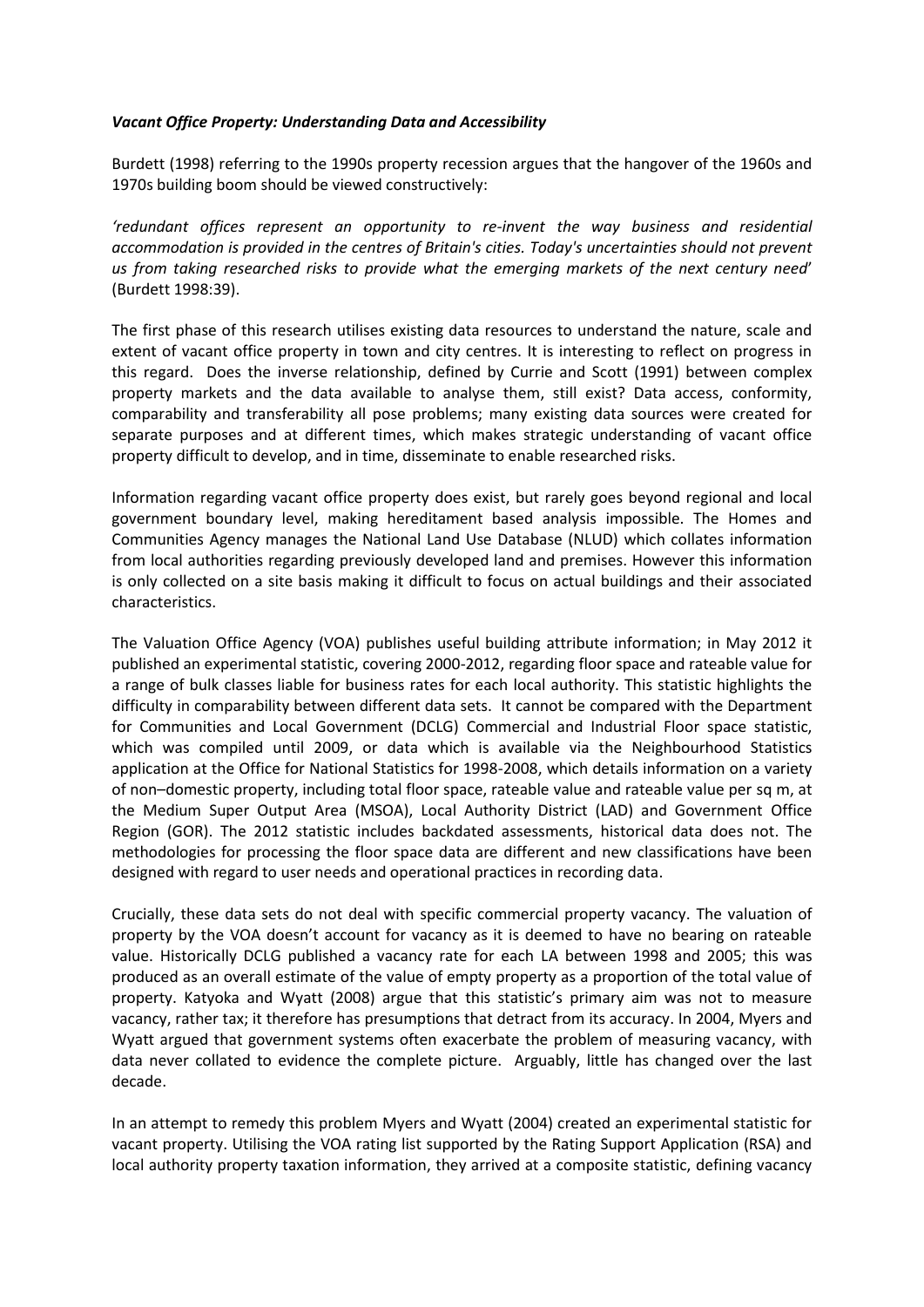within local authority areas. The RSA contains various building descriptors such as physical description, age, floor space and post code for each premises surveyed. Business rate returns, collected by local authorities for central government use detail commercial property vacancy at hereditament level, when both of these resources are combined a picture of vacancy at individual hereditament can be defined.

In 2006 the DCLG published a technical report regarding development of commercial and industrial property vacancy statistics detailing how vacancy statistics could be improved by working with local authorities to collate extra information. This method was piloted in Leeds, leading to initial hereditament based vacancy statistics, however it has never been extended beyond the experimental or initial geographic area due to lack of resource and difficulty in analysis.

This study has assessed the viability of using this method, unfortunately the RSA is not available to the public and the VOA is not currently in a position to release the attribute based information, although it does exist. More positively, during pilot investigations, the study has gained up to date vacancy records for around 100 local authorities utilising vacant property non-domestic rate returns (NNDR), in most cases for either 2011 or 2012, representing about a third of England and Wales. Other local authorities' information was either out of date, not in an appropriate format or not released due to lack of resource, confidentially or 'likelihood of crime'! Although NNDR returns give an accurate description of vacancy they do not contain building descriptors. Commercial information resources such as Estates Gazette and Co-Star are being utilised to create building attribute profiles. Difficulty accessing data via the VOA and local authorities highlights another ACES concern: the current Local Government Transparency consultation. In general this points toward the difficulty in promoting holistic intervention in urban areas, with data not readily available to support analysis to inform effective policy formulation and implementation.

#### *Progress: Evidence based decisions?*

Some efforts have been made, at both international and domestic levels, to understand and tackle the issue of vacant office property. The European software project, TOBUS (Tool for Selecting Office Based Upgrading Solutions), illustrates how this could happen with specific regard to functional obsolescence when assessing office conversion. The method can be used for an overall assessment and diagnosis of the existing condition of office buildings, the evaluation of various refurbishment and retrofit scenarios and cost of induced works, in the preliminary stages of a project (Allehaux and Tessier 2002, Balarus 2002).

Kincaid (2000, 2002) in response to the 1990s property recession, demonstrates via an analysis of demand and supply variables how buildings can be adapted in response to changing patterns of demand and how new office buildings should be developed to support a variety of uses and functions. He argues that a degree of redundancy, use ambiguity and flexibility within a permissive and dynamic regulatory system, could lead to more adaptable and sustainable futures for facilities, buildings and infrastructure. He further argues that it is no longer reasonable to assume that new building stock will remain in its original use class. Adaptive re-use may soon become the norm rather than the exception.

In 2011, Decentralisation and Planning Minister Greg Clark (2011) advocated permitted change:

*͚Patterns of office use have changed as employers prefer large open plan spaces to individual offices and as more and more people work from home. That has meant that there are many offices that have been vacant for years"*.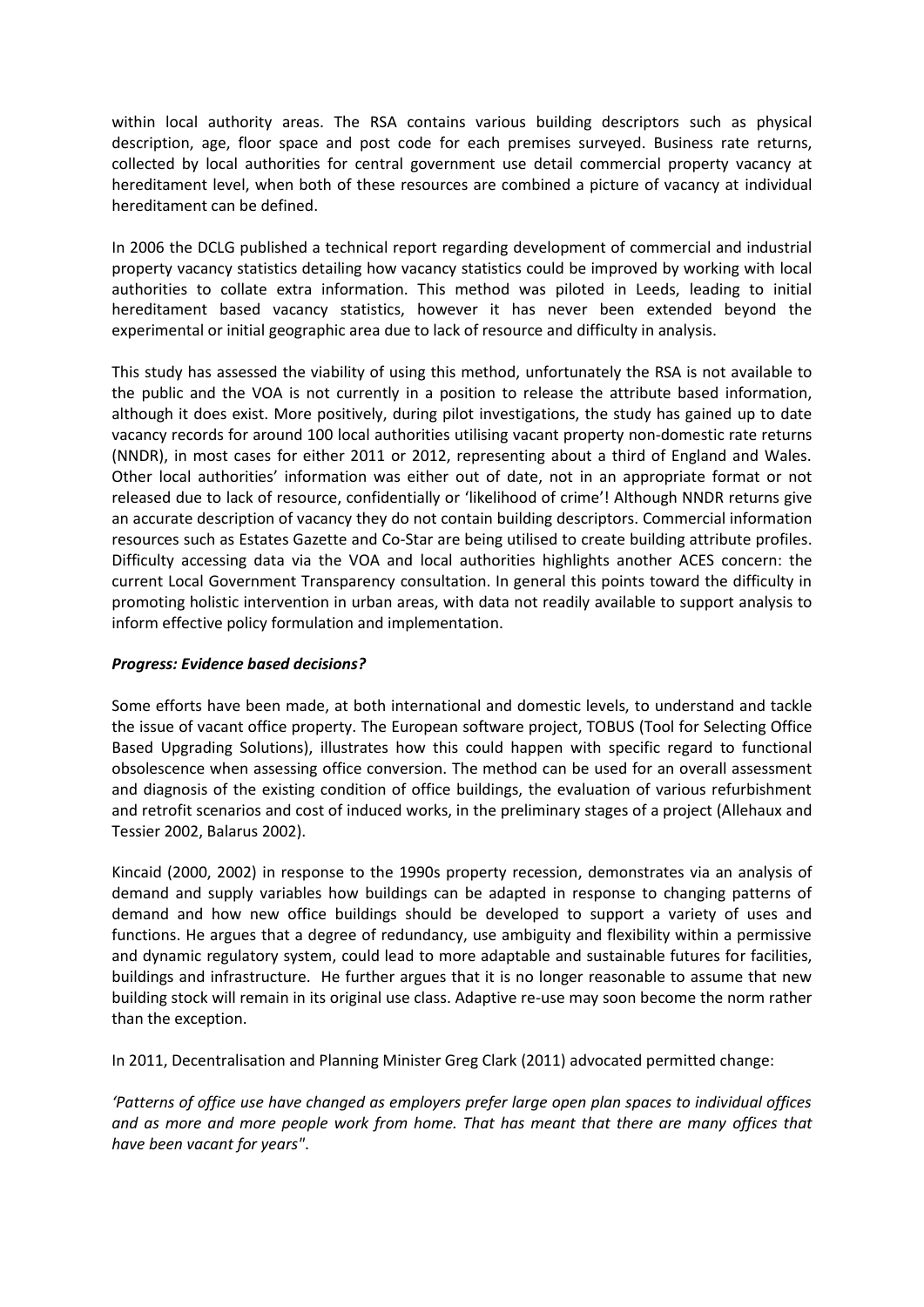But is it feasible to change office layouts? Abstract Group chief executive, Mark Glatman (2012), responsible for Ruskin Square's Renaissance development in Croydon, has questioned the financial viability of upgrading old offices, warning that, much of Croydon's old stock is only fit for demolition and should not be reused. Robert Peto (2013) illustrates the continuing problem of vacant office property, arguing that the vacant office problem will continue to enter the market, largely unfinanceable, as leases continue to shorten and rental values gain further downward pressure. Ominously the Greater London Authority (2013) has warned that new rules, that would allow offices to be converted to homes without the need for planning permission, could potentially result in the loss of up to 340,000 jobs in central London.

Clearly the future of redundant office stock is contested; not all office buildings can be viably converted into housing or any other use. What will happen to those buildings with no viable future and how do we make best use of permitted development rights for those properties that do have a viable future? Unfortunately there is no detailed evidence base to support these arguments or answer these questions. Development of a vacant office building typology (OBT) and vacant office building solution model (OBSM) offers the prospect of robust evidence based solutions. In time this may be combined with Building Information Modelling (BIM) to understand the best futures for vacant office properties.

This project is only in its infancy but we are always on the lookout for partners to work with and more data is always welcome. Ultimately the OBT and OBSM will only be as robust as the data that goes into them. We welcome ACES members' continued support in developing this resource. Just as importantly we wish to maximise collaboration with ACES and would like to understand what ACES members would like to see included in the study (Kevin will be pursuing this - contact details above). The next few months will see some real change and progress in the subject area and research programme. By the end of the autumn we should know government response to LAs͛ request for exemptions. With the Government indicating that exemptions will only be granted in exceptional economic circumstances, how do LA's intend to demonstrate that their circumstances are exceptional? Perhaps this research project may be able to provide some evidence to inform decision making.

## *Bibliography*

Allehaux D.; Tessier P. (2002) Evaluation of the functional obsolescence of building services in European office buildings, *Energy and Buildings*, Volume 34, Number 2, February 2002, pp. 127- 133(7), Elsevier.

Balaras, C. (2002). "TOBUS - A European method and software for office building refurbishment," *Energy and Buildings* 34: 111-112.

Beauregard, R.A. (2005), "The textures of property markets: downtown housing and office conversions in New York City", *Urban Studies*, Vol. 42 No. 13, pp. 2431-45.

Bullen, P & Love, P (2009) Residential regeneration and adaptive reuse: learning from the experiences of Los Angeles, *Structural Survey*, Vol 27, No 5, Emerald Group Publishing Group.

Burdett, T (1998) Property Management Market Review "Redundant offices", *Property Management*, Vol. 16 Issue 1.

Centre for Cities (2012) Making the Grade The impact of office development on employment & city economies, Joe Sarling, Paul Swinney & Ken Coupar, British Council for Offices.

Clark, G (2011) Increasing the number of Available homes Consultation, Department for Communities and Local Government 8 April 2011 https://www.gov.uk/government/news/growthplan-to-transform-empty-offices-into-new-homes.

DCLG (2006) Technical Report: Development of commercial and industrial property vacancy statistics Glatman, M (2012) Develop Croydon Conference. Tuesday 27 November.